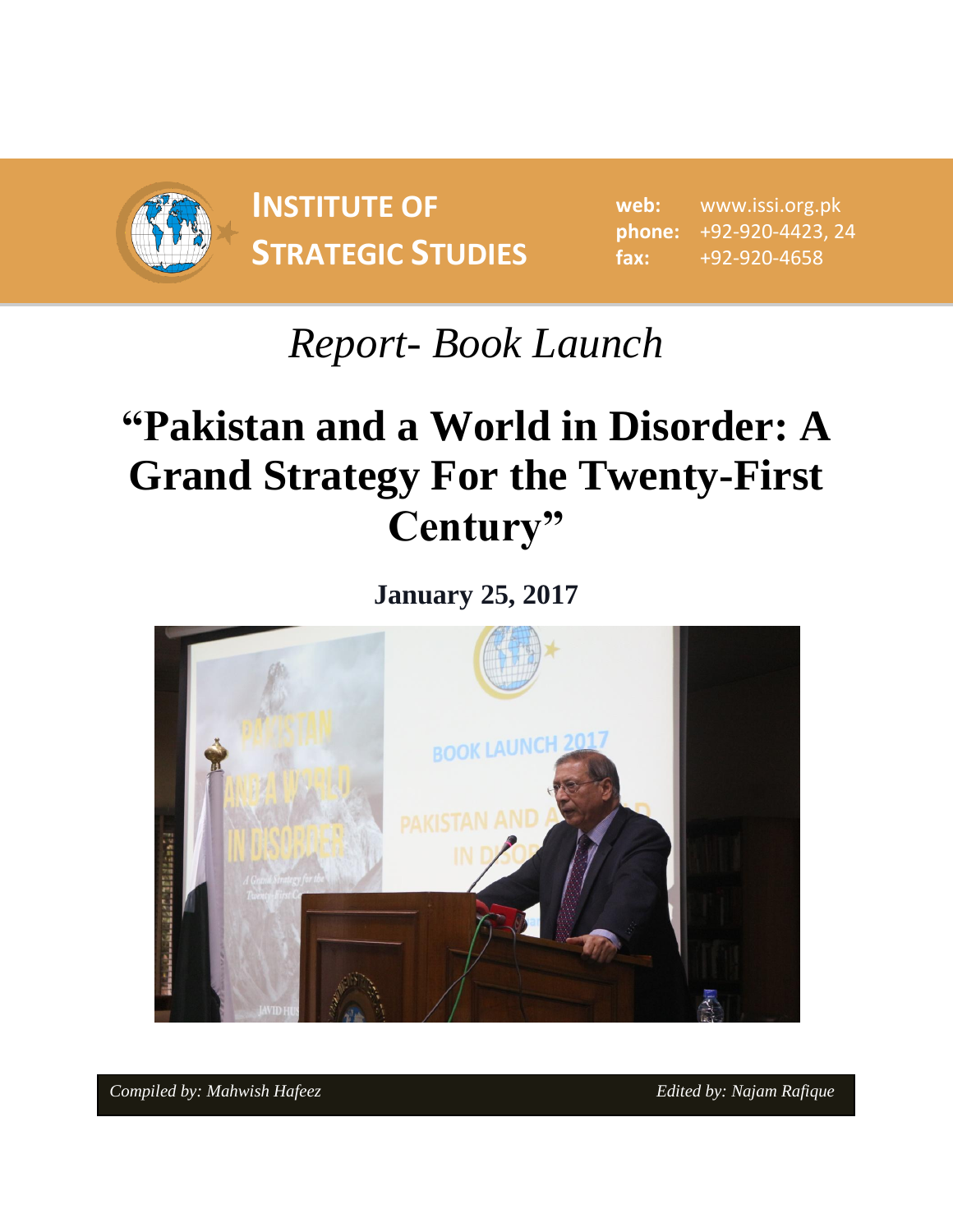## **Pictures of the Event**

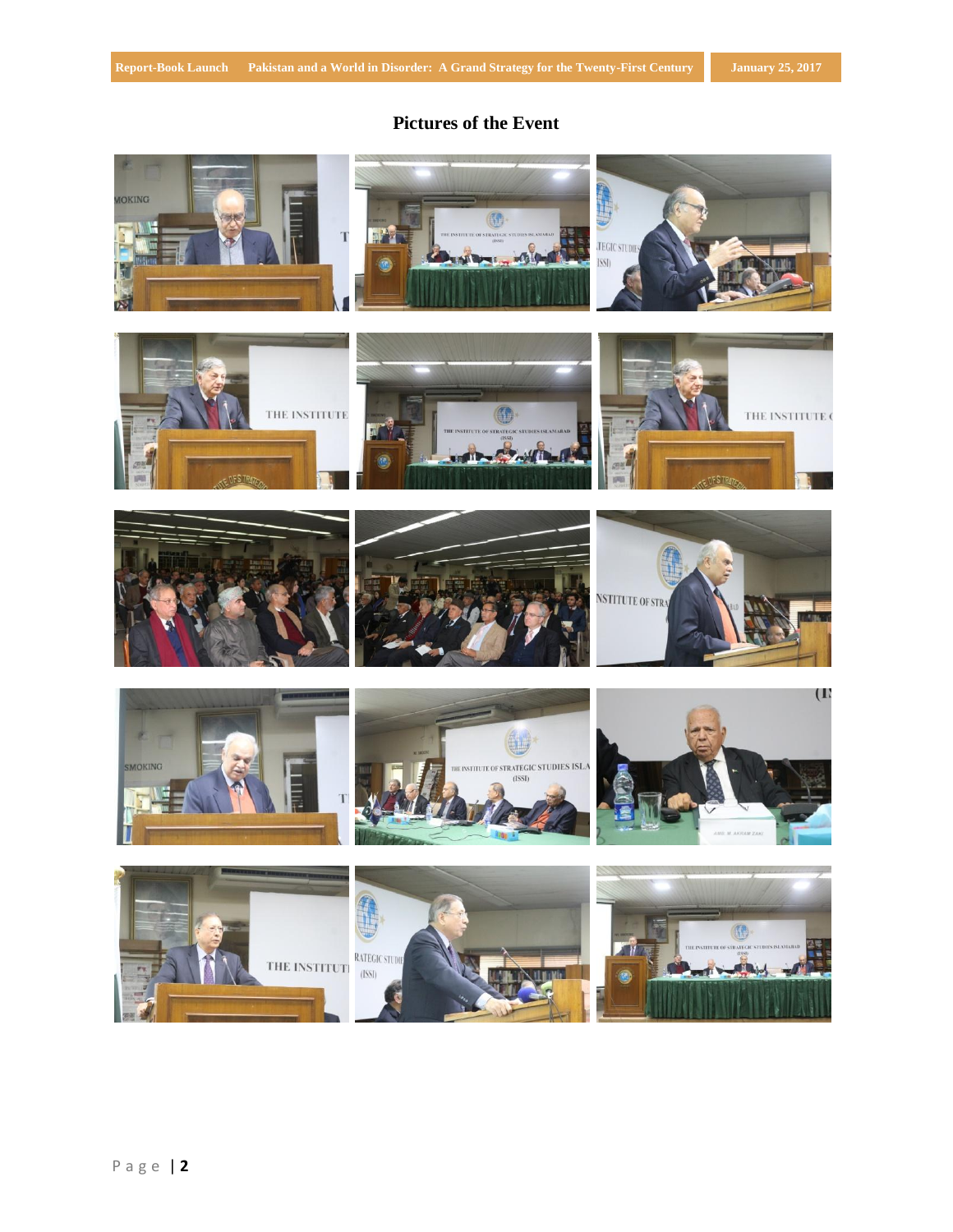## **Pakistan and a World in Disorder: A Grand Strategy For the Twenty-First Century**

The Institute of Strategic Studies, Islamabad (ISSI) launched a book titled "*Pakistan and a World in Disorder: A Grand Strategy For The Twenty-First Century*" authored by a seasoned diplomat Ambassador Javid Husain on January 25, 2017. Ambassador Riaz H. Khokhar, former Foreign Secretary, Ambassador Riaz M. Khan, former Foreign Secretary and Ambassador Akram Zaki, former Secretary General were also present at the occasion to express their views on the book. Welcoming the guests, the Chairman Board of Governors (ISSI) Ambassador Khalid Mahmood said that it is an honour for the Institute of Strategic Studies to provide a platform for the launch of this book. Introducing the author, Ambassador Khalid Mahmood said that Ambassador Javid Husain has great experience in both multilateral and bilateral diplomacy and has served in important capitals around the world.

Introducing the book, Ambassador Khalid Mahmood said that the author thinks that Pakistan's foreign policy suffers from conceptional and operational flaws. The book argues that foreign policy should be integrated with national security and economic policies to formulate a national grand strategy. Secondly, a country should prioritise its internal and external national objectives. Thirdly, that there should be balance between short and long-term objectives. Fourthly, it must be within the reach of resources available to avoid overstretch and that policy should be based on popular support and on a realistic assessment of regional and global environment. It is only after presenting these guidelines that the author proposes to formulate a grand strategy.

Ambassador Riaz Khokhar while complementing the author said that this book is timely and very relevant. It covers the Cold War period, the post Cold War period, and the activities of the sole super power i.e. the United States of America. After the end of the Cold War, the US took several actions which added further to the destabilisation of global political and economic order. United Nations was also emasculated as is evident from the way Iraq was invaded and Afghanistan was attacked. There is no doubt that the rise of China is very important and the rise of India is also noteworthy. Similarly, resurgence of Russia is also an important development. However, the US still remains the major power in the world militarily, economically and technologically. The author, he said, has touched upon all important relationships particularly with India, Afghanistan and China and has talked in detail about the flaws in Pakistan's foreign policy. There is no doubt that ad hocism has also contributed towards the mismanagement of foreign policy. Ambassador Khokhar disagreed with the author that Pakistan should not have joined pacts with the US in the 50s and should have remained non- aligned. Ambassador Khokhar was of the view that Pakistan did not have many options. He said that the author has rightly pointed out that due to overwhelming influence of military governments in decision making, Pakistan had to face certain critical situations which had serious consequences for the country. His approach is very pragmatic while suggesting policy measures for relations with India and Afghanistan. Relations with Iran also need to be revisited. He also agreed with the author that Pakistan should focus more on ECO instead of SAARC. He also emphasised that a policy should not only be security-oriented, all other aspects should also be integrated while formulating a policy. He hoped that the policy makers would take full advantage of the wisdom of the author.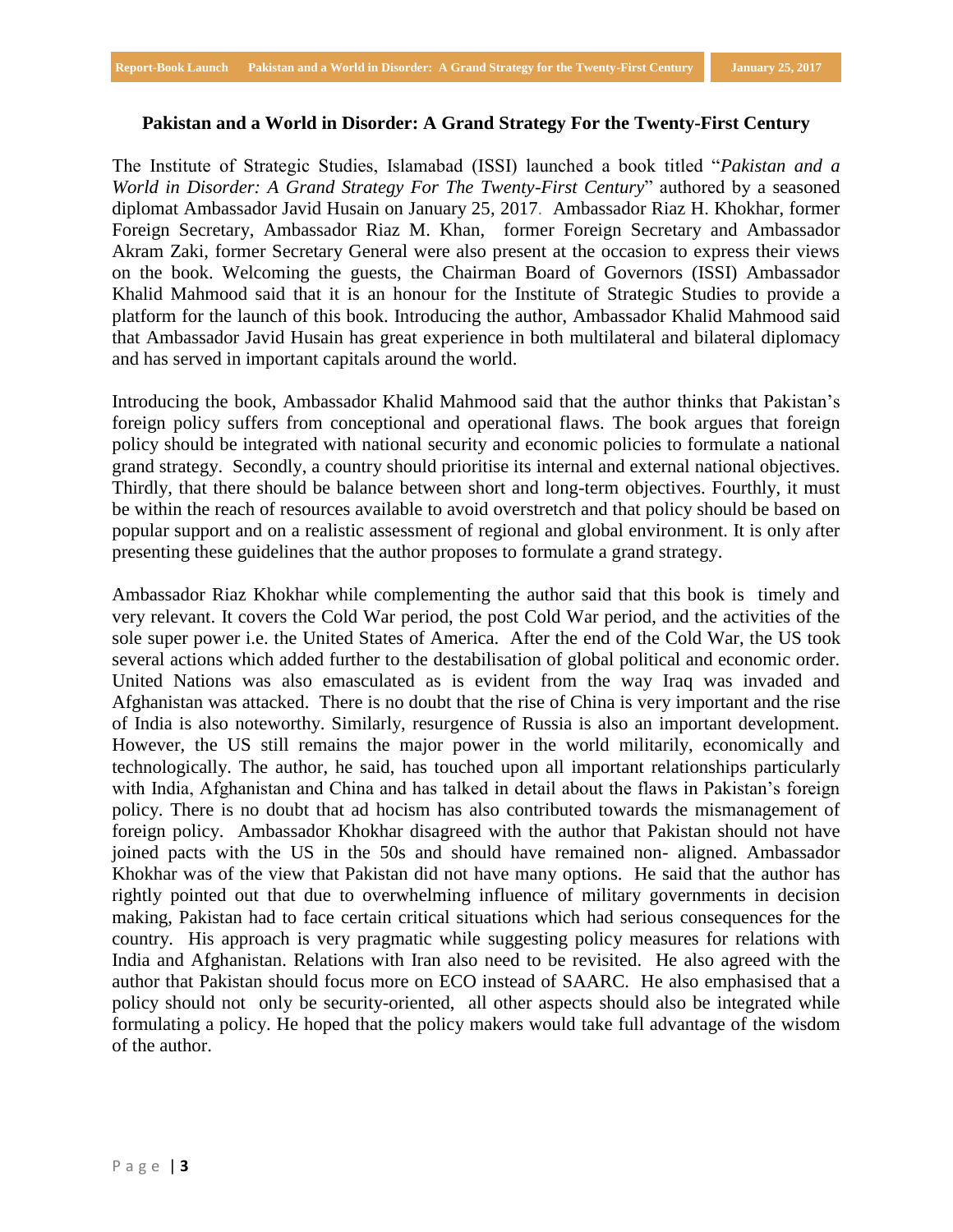Ambassador Riaz Khan was of the opinion that the book has prescient title and an ambitious canvas. When the book came out, there was little talk of a world in disorder. Today, this has become an inescapable referent in describing the world situation, often with reference to anarchy and turmoil. The articulation of a grand strategy by the author is an ambitious endeavour. Covering Pakistan's history, the country's security concerns, its complex external environment, and challenging foreign relations, their analysis and finally a roadmap for the future is what this book provides, and is a remarkable and thought provoking study of Pakistan's foreign relations. Ambassador Javid, he said, has been judicious in his evaluation and critique. He acknowledges the limitations and challenges and credits where policy took a good turn. He is also very clear in pointing out the mistakes whether of judgment or institutional failure. Referring to the 1990s, few Pakistani writers have presented bold and clear observations the way Ambassador Javid has. He brings put fresh perspectives drawn from his personal experience as Ambassador in Tehran. He faults Islamabad for failing to engage with Tehran to bring peace in Afghanistan and for its reluctance to put pressure on the Afghan Taliban to accommodate the Northern Alliance. He recommends that Islamabad correct this error now. This is a moot point but deserves a hard look for both what had happened in the past and for the recommended course of correction. Pakistan's move to forge a solid relationship with China is the brightest aspect of its otherwise chequered diplomacy. The book presents India as a hegemon with the help of strong arguments. However, the writer has rightly pointed out that there is no military option for the two nuclear weapon states, and therefore, they must engage in a dialogue. Ambassador Riaz further pondered upon the question of hegemony and said that there is no precedent that a nuclear power is subdued in the hegemony of another nuclear power at the cost of national interest. Pakistan cannot be an exception, and must deal with India with confidence. The recommendations made towards the end of the book are pragmatic and reasonable.

Ambassador Akram Zaki said that this is a very good book on the foreign policy challenges faced by Pakistan. It reflects a clear understanding and profound experience of an accomplished diplomat, as well as a serious scholar who has supported his views with specific references. Different issues are organised in a focused manner in the book. The initial chapters set the stage by discussing the disorder in the world, followed by chapters dedicated to Pakistan's immediate neighbourhood. Islamophobia in the West has also been given great attention, and which has a great importance in policy orientation of Pakistan which maintains close ties with Muslim countries. Ambassador Zaki was of the opinion that "unipolarity" is a temporary term in the global politics. It is a well-known fact that whenever one power emerges to control the world, countervailing powers emerge to resist it. Thus, it is commendable that the author has used the word "unipolar moment" instead of unipolar period. He went on to describe the ideology of neocons who held important positions in the Bush and Obama administrations and how their ideologies were reflected in the US policies following 9/11. He said that the chapter on China is very well written explaining how China preferred "peaceful development" instead of "peaceful rise". This theme has been repeatedly highlighted by the author to emphasise the fact that Pakistan ignored economic development. The author has also rightly pointed out India as an existential threat for Pakistan. Under Modi, this hostility has become even more manifest. Ambassador Zaki agreed with the author that the policy of appeasement with India would not work. He also agreed with the author that good relations between Pakistan and Iran can help in resolving the crisis in Afghanistan. However, he disagreed with the author that military's domination in decision making, particularly during President Zia era, remained unchanged under